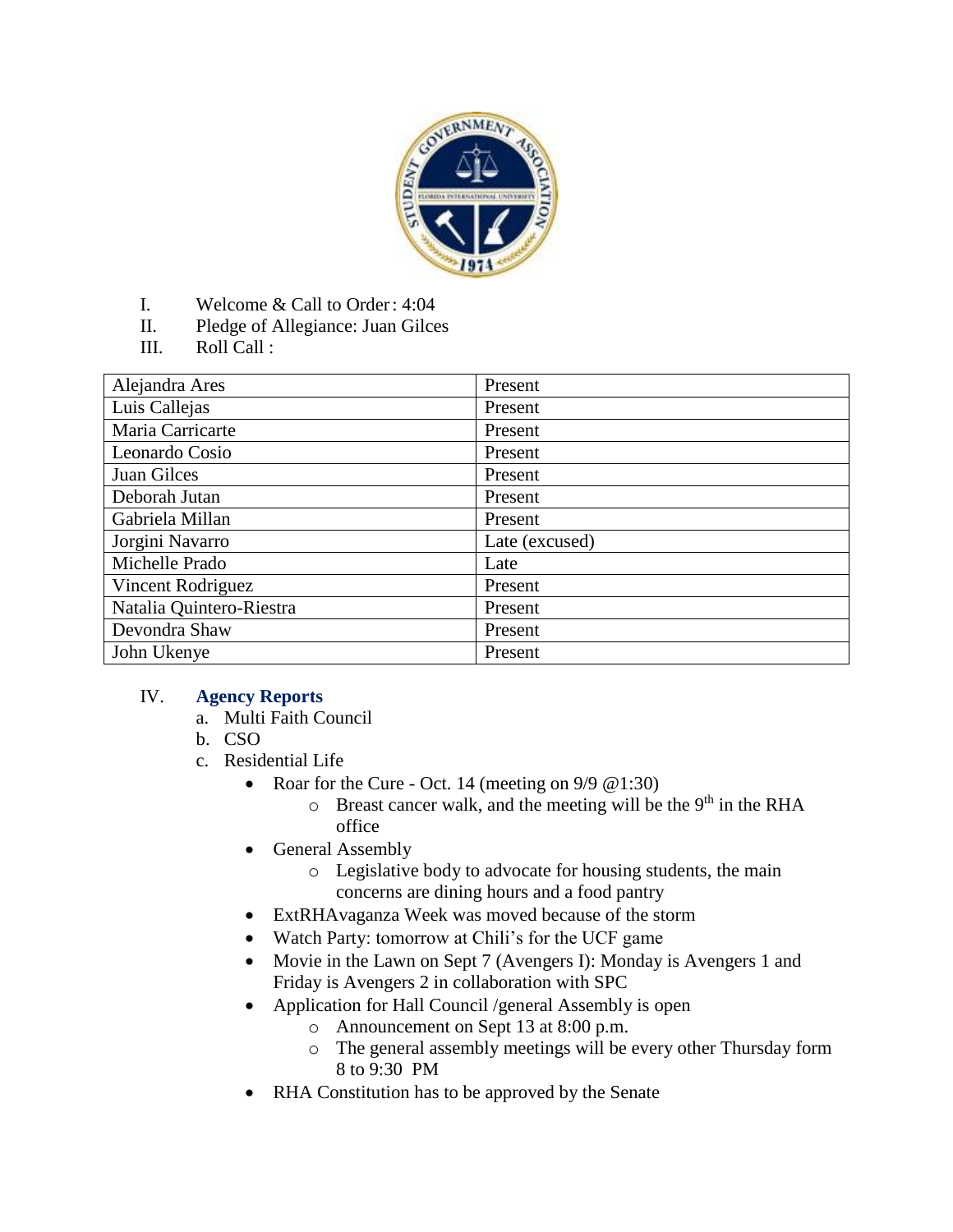- o Spoke to Alian, speaker of the senate about the approval of the constitution
- d. SPC
	- SPC Hispanic Heritage Month
		- o Hispanic Heritage Comedy Show
			- $\triangleright$  September 3rd
			- GC Ballrooms
			- $> 6 PM$
	- Other Hispanic Heritage Events



• Stay Fit, Stay Golden pit event (September  $3<sup>rd</sup>$ )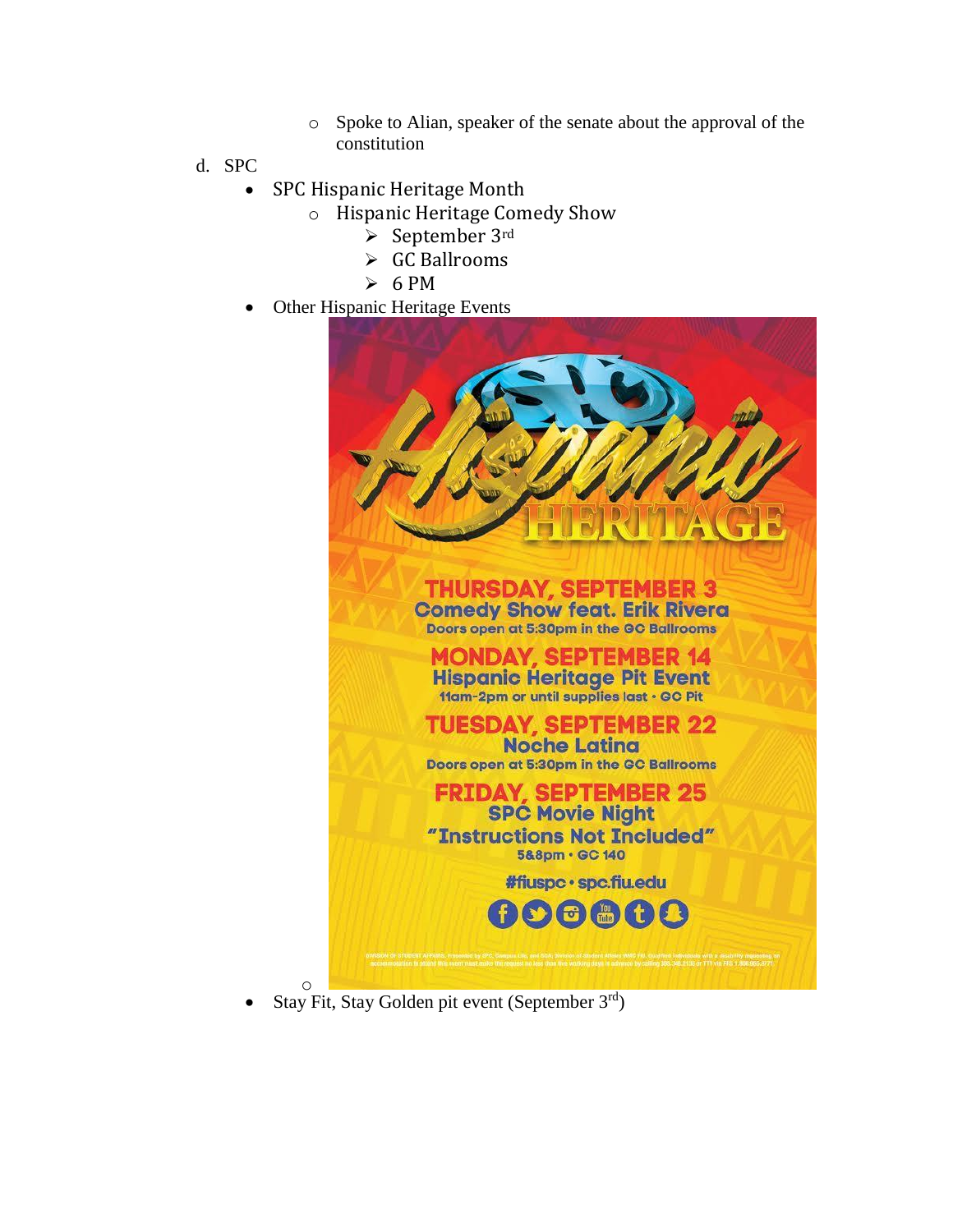

DIVISION OF STUDENT AFFAIRS. Presented by SPC, Campus Life, and SGA. Qualified individuals with a disability requesting an accommodation to attend this event must make the request no less than five working days in advance

- o e. Homecoming
	- Homecoming Packets are officially online and it includes court, parades. September  $13<sup>th</sup>$  is the deadline for the court application. The deadline for the parade and panthers got talent is September 20, 2015
	- Parade
		- o The parade will be starting at 3:30 and it will be one hour and a half or two hours due to a longer route
	- Comedy Show
		- o One artist is revealed, Jeff Ross is one of the headliners for the comedy show.
	- Interns
		- o 16 new interns in the program allowing for more help for events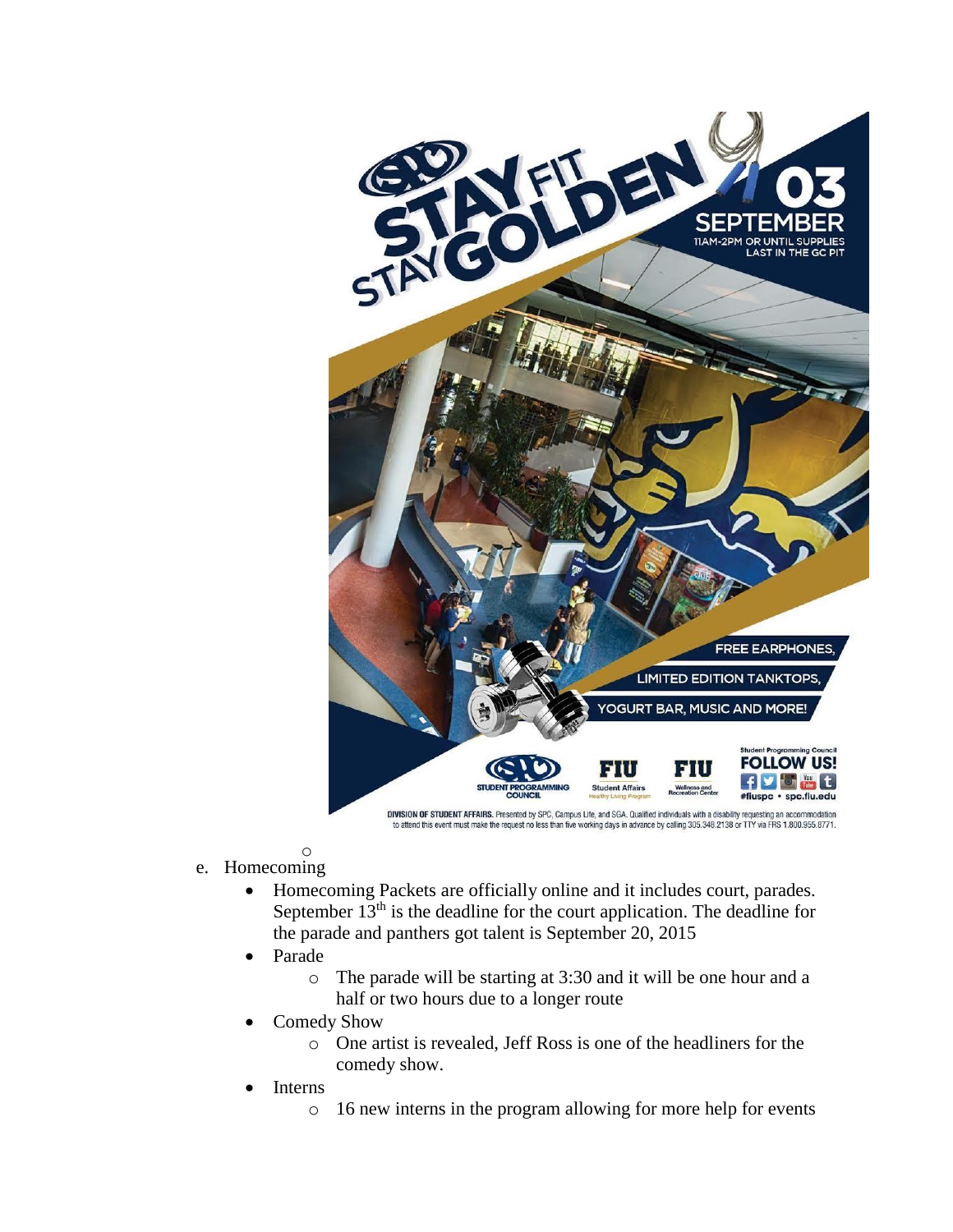- September  $9<sup>th</sup>$  is the rules and regulations meeting for homecoming and it is a general meeting at BBC
- f. BSU
	- Had a lot of events involving the community, a welcome back cookout in partnership with RHA, also had a forum with Dr. Aikens that gave her a lot of feedback allowing for those ideas to come to life
	- Another event with the community happened at the fall and had a great turnout. There is a lot of new members joining BSU. Open mic night was great for the club and getting more students involved and engaged in the events.
	- Upcoming events include the odyssey next week Wednesday which is a mixer with the students and faculty. Will have a speaker for a lecture at BBC trying to engage students with the sister campus. That Saturday will be the black professional summit, started with an alumni and state of the union will start up again and will be sending out emails. The tailgates for the football games will be coming as well, met with athletics on how to get students engaged at the games, advertising the party deck to get students to go, and will have giveaways given to students. Trying to reach out to the community for more collaborations and will be partnering with alternative breaks and do more fundraising for BSU initiatives including the scholarship, involving the Mr. and Miss BSU, scholarship pageant. Looking into fundraising and donating to a charity of choice. Collaboration with homecoming for the reggae fest at BBC.
	- Black history month will be big with BSU working with a conference called black tech week and bring in a lot of nationally recognized people to speak to students will take place at BBC.

#### V. **Cabinet Reports**

- a. **Deputy Chief of Staff (Leo Cosio & Ale Ares)**
	- **Ale**
- o Mental Health Club
	- $\triangleright$  We are a resource
	- $\blacktriangleright$  Held meeting on Monday
	- $\triangleright$  Currently looking for an eboard and align goals across different organizations.
	- $\triangleright$  Collaborating with RHA with a week in October for awareness, possibly have puppies or other alternatives. Possible collaboration with CAPS, they want to have a pie in the face challenge similar to the ALS challenge
		- i. Silent disco: no talking in honor of people who have passed away
- o Collaboration with RHA on their mental health awareness week
	- $\triangleright$  First week of October
	- $\triangleright$  SGA participate
- **Leo**
	- o Got the Apple Computers Campus Rep to collaborate with SGA and provide us with Macs for WOW tabling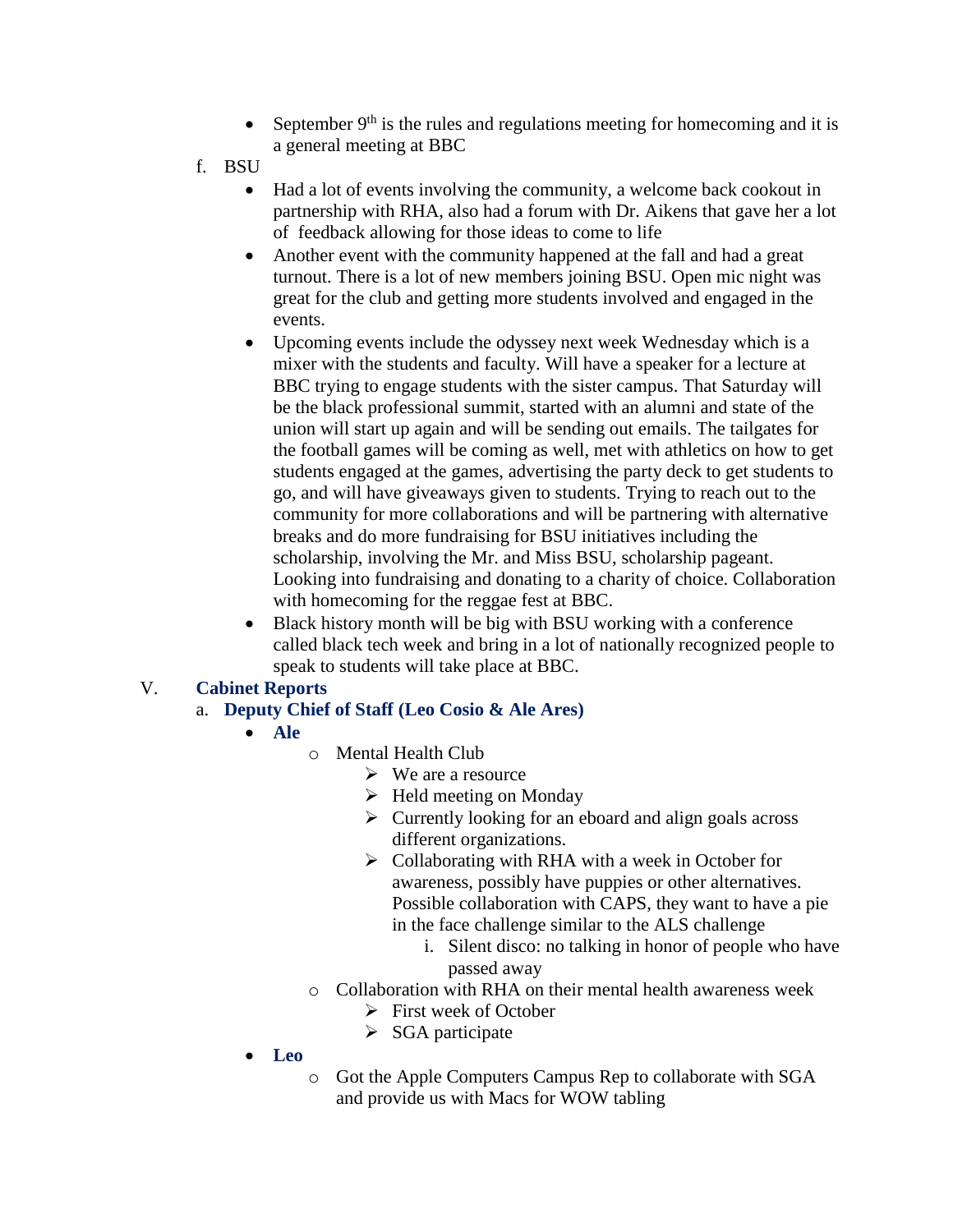- $\triangleright$  Talked to the campus rep for a potential tech workshop in collaboration with the apple campus organizations. The event could take place in October or November
- o Talked to Apple Campus Rep about potential October or November Tech Workshop for student and he agreed
- o Need to talk to Alexis to continue involvement in FSA
- o Confirmed with John to take part in January MLK events
- o Attended Faculty Senate 9/1: talked about two bills that are in the state senate with the no guns on campus and that was the main interest, faculty is having a reception at the president's house September  $16<sup>th</sup>$ . The Provost is interested in increasing student enrollment to 60K. they are also interested in increasing the amount of online students to alleviate the parking situations. Also interested in increasing the amount of patents given by FIU from 2 to 20, and also trying to increase the amount of startup companies that come out of FIU. Also focusing on adding and incorporating the arts into the traditional STEM
- o Washington magazine rated FIU as #17 out of #24 as best universities in engagement with the community and social engagement
- o A hazardous waste committee is being created for the reason that the BBC dorms is infested with mold yet no one wants to pay so it will be pitched to the state legislature

#### b. **Marketing Coordinators (Maria Carricarte)**

- Download the repost for instagram app to be able to repost SGA pictures
- Working on social media contest but wait unitl students have a break in the upcoming weeks

## c. **Student Experience Coordinator (Natalia Quintero-Riestra)**

- Need to schedule meeting with Engineering Senators and Michelle now that school is back in session and we are all free and here on campus
	- o To be able to help the engineering students with the FIU spirit. Planning a meet and greet for the engineering students with Gaby and Michelle
- Work on FIU Declassified program/pamphlet content and design so that we can pass them out to Freshmen
	- o Would contain the FIU Opportunities and discounts
	- o Would be a series of events like the tech workshop, continue the declassified in different chapters. Add involvement opportunities to the pamphlets along with the FIU police number.
	- o Maybe collaborate with the hospitality students to have a take on the dorm foods easy to cook for on campus for students.
- Get in contact with Housing Senators  $+$  RHA in order to find out status of printing station on campus.
	- o A possible 24 hour room for the housing students especially
- Solidify Aramark/Food experience agenda with Gaby and Shannon for the year so we are on the same page and can start making moves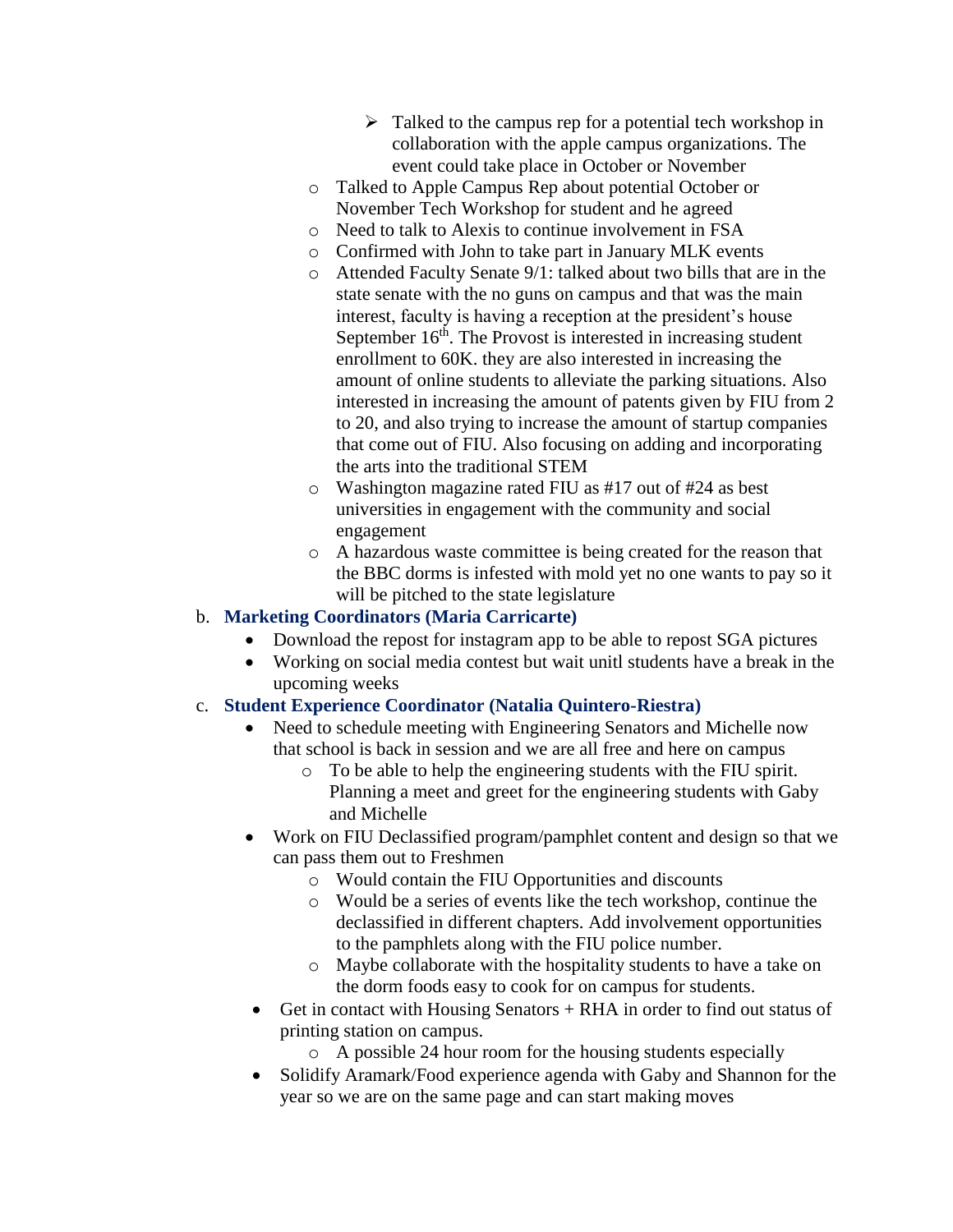- o Would be targeting Breezeway hours (possibly prices) and Engineering Campus food expansion/implementation of meal plan
- o Meeting to be able to solidify plans to work on the prices and food option
- Work with Gaby to be able to work with CARTA and work to advocate for those students, graduating on time and increasing program opportunities.

## d. **Student Development Coordinator (Michelle Prado)**

- Engineering Initiative (Phase 1) completed—appears to be a success. More feedback will be gathered at the TownHall this term so that adjustments can be made where they are needed.
	- o One student was sent to a course valued at 1500 and has been successful thus far
- Student Success Committee—final group has been picked and some students have been approved by the Provost to work with faculty on BeyondPossible 2020.
	- o Different student perspectives are being collected for planning purposes
- Ashoka U—I am focusing on incorporating co-curricular activities into every students' schedule (i.e.) Engagement Week, CARTA initiative, Engineering initiative, and supporting advising reform)
	- o Moving towards the changemaker goal and the goal for now is to move co curricular and online students
- SVA—working alongside Vincent to ensure our military personnel are receiving adequate resources to be successful
- FIUGE—marriage equality event in September
	- o Later September, and have SGA table
- FIU in DC—pending meeting with Alexis and Tiffany to discuss expansion
- FSA—"homework" on local reps—coordinating round table for Engagement Week to coincide with FSA initiatives
	- o Local representatives and it will be both for FSA and all others, would be Thursday of engagement week somewhere in GC. Partnering with Nashira (CLS) for the engagement week
- Engagement Week—pending meeting with Stephanie Strange (adding hours to library) + planning for SGA meet and greet pt. 2
- State Farm Partnership—college of business (meeting date TBA)
	- o State farm is interested in working with FIU and an upcoming meeting is to be determined
- PAW—meetings to begin shortly, goal is to increase alumni involvement overall

# e. **Panther Rage Coordinator (Deborah Jutan)**

- Meeting with students interested in the committee
	- o Met with a spirited student interested in being a part of the committee, there are two possible members of the committee
- Watch Part at Chilis on Sept.  $3<sup>rd</sup>$  at 5 PM.
	- o Tabling for the intern program. Jorgini will be there tabling and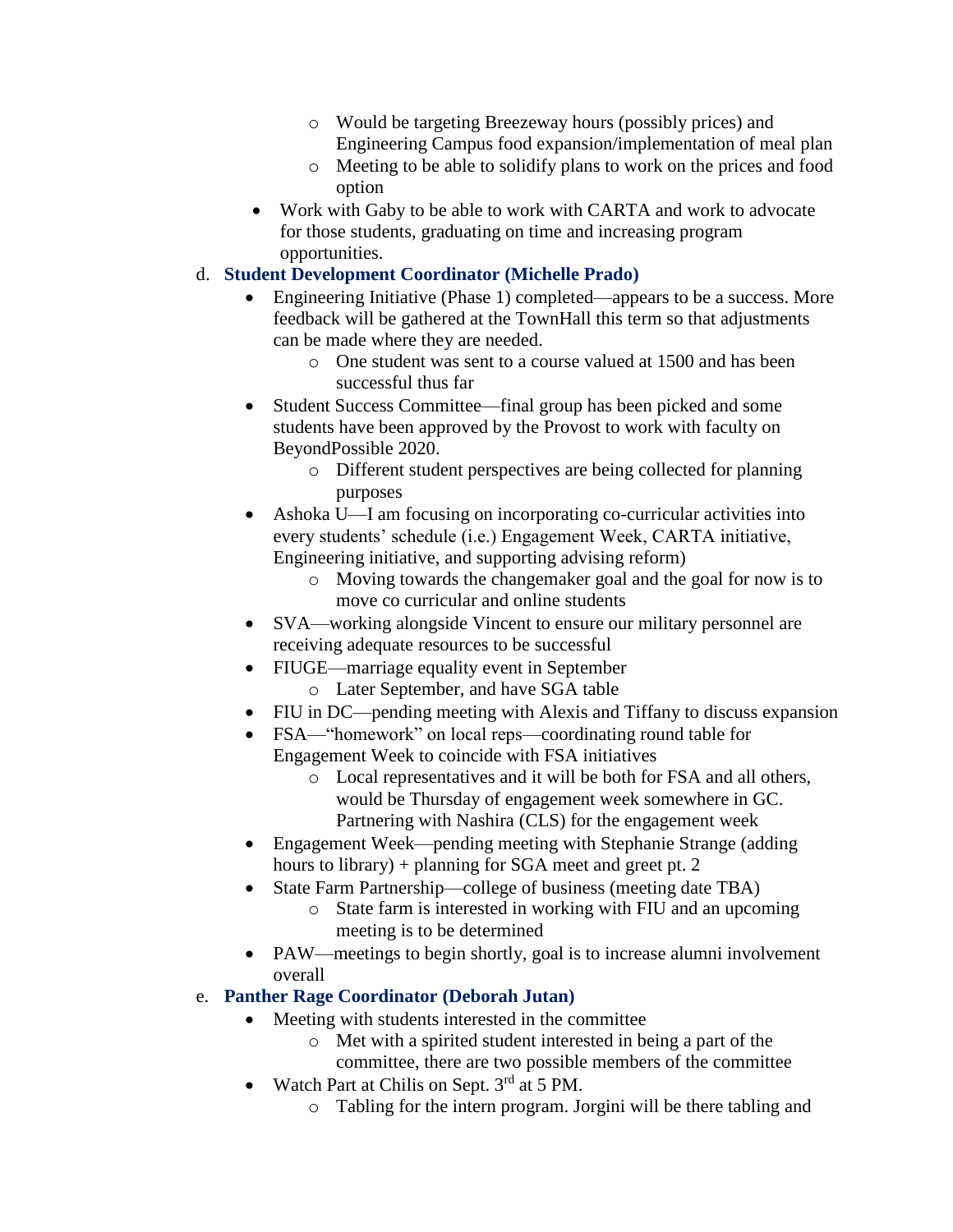others can come and support and watch the game

- o This is a SGA collaboration and the participation of SGA officials is extremely encouraged. (event is 5-10)
- Giveaway ideas for the rest of the semester.
	- o Email was sent to Gaby and Shannon about possible giveaways
- Design for "I Give a Shirt"
	- o The design is created and it will be front and back design, the design will be sent to Shannon
	- o Send a list of the committee of at least five members at the end of the week to facilitate the work of the games on the panther rage committee.

## f. **Veteran Affairs Coordinator (Vincent Rodriguez)**

- FIU SVA is planning to attend their national conference, the will give me at least 6 weeks so that I can help makes arrangements.
	- $\circ$  January 8-12<sup>th</sup> in san Antonio, Texas. At least six weeks in advance for the arrangements and this will include the roster and expenses for the trip to be presented to the senate finance committee
- SVA president approves November 7th for Salute to Hometown Heroes football game.
	- o Contacting Megan for this game
- SVA would like to acquire new space when the building in front of the bookstore opens. (ie: Health Building), I will contact Dr. Lunsford for more information.
	- o The building needs to be renovated therefore looking to a new location that is in better conditions.
- Veterans T-Shirts need to know my budget so decisions can be made on quantity to order, designs are made.
	- o Designs are already made, but need to know the funding for the shirts
- Scholarships for Veterans, what can we do?
	- o Students are looking into getting more scholarships for veteran students and sponsorships for the veteran students. SGA currently provides scholarships for the veteran students and family members of veteran students but can not be expanded since the scholarships are already in existence.
		- No SGA officials can apply for the SGA sponsored scholarships
- Michelle meet SVA's president introduced potential CAPS and PDQ partnerships.
- Michelle also spoke to SVA for tabling during Engagement Week and Involvement Fair.
- SVA would like to participate in Alejandra's Suicide Awareness and Prevention Organization, and help address PTSD.
	- o The veterans office is interested in working together with the suicide awareness event to be able to highlight PTSD among the veteran students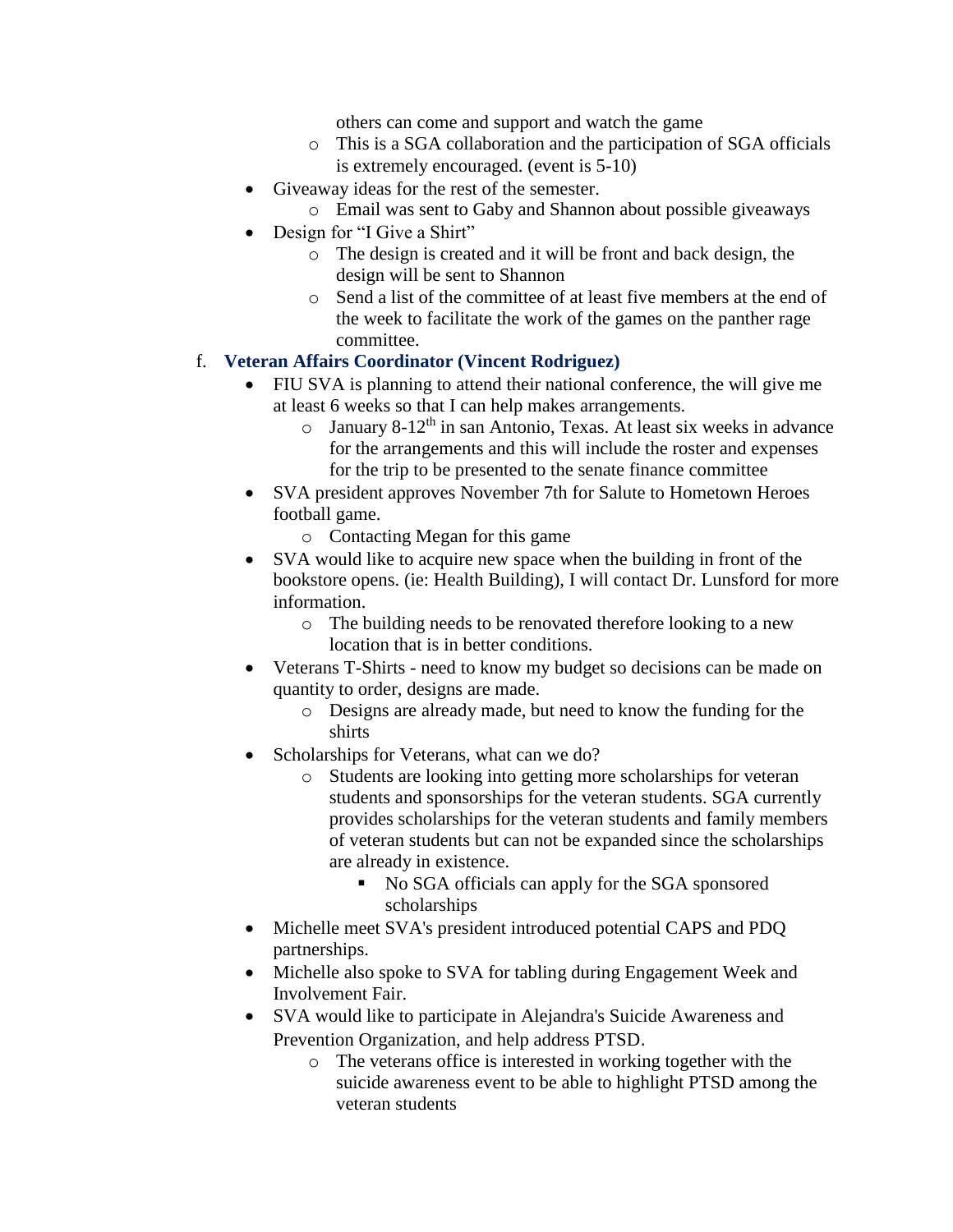- Sva is working on coordinating an eboard meeting that is open to sga officials based on times, and also general body meetings with all students
- Events to add to schedule**:**
	- $\circ$  November 10<sup>th</sup> SVA Flagship Event
		- $\triangleright$  The main event for veteran's day
	- $\circ$  November 14<sup>th</sup> Miami Might
		- $\triangleright$  Everyone comes out to support special Olympics
	- When asked by Michelle what is SVA's goal?
		- o William responded to increase student awareness of SVA.

#### g. **Special Events Coordinator (John Ukenye)**

- MLK Committee Update
	- $\circ$  On the 27<sup>th</sup> there was a meeting and the same concern from last time with regards to fundraising, they would like to have more support coming from SGA and for the breakfast there will be a table provided for SGA for 10 people.
	- $\circ$  January 16<sup>th</sup> is the MLK day of service, and the parade is the 18<sup>th</sup> of that month. The MLK dinner is January  $20<sup>th</sup>$  and the breakfast is January 15<sup>th</sup> during breakfast time. At the dinner, sga is highly encouraged to go and there will be a movie night January  $22<sup>nd</sup>$ hosted by SPC.
- United Way Committee Meeting on September 3rd
	- o Meeting will be tomorrow and SGA is always tasked with a fundraising event, please share ideas with Alexis and John.
- Leadership Summit Meeting on September 4<sup>th</sup>
	- o Will soon be looking for student volunteers
	- o Will be in a couple of days
	- o Name and contact information of student leader volunteers is to be given to John.
- 9/11 Day of Service
	- o Shannon sent out an email regarding details to sign up, the day of service will take place on that Saturday and it is a big day for SGA. A doodle will be sent out to see interested and available people for the day of service.
- Recharge for Finals: UPDATES
	- o PDQ Response: it was a general response about funding (\$5 per meal)
	- o FIU Police Response: invoice will be coming soon, event request form is coming in the next couple of weeks

## h. **Lobbying Coordinator (Juan Glices)**

## **FSA District Initiative**

- $\circ$  State Legislator Research Profile due by Friday, September  $4<sup>th</sup>$ .
	- $\triangleright$  State legislators that belong to our counties and the representatives, all officials that are pertinent to the area.
	- $\triangleright$  Focus in the legislators that are on the appropriation committee
- $\circ$  Contact all District State Legislators or staff by September 25<sup>th</sup>.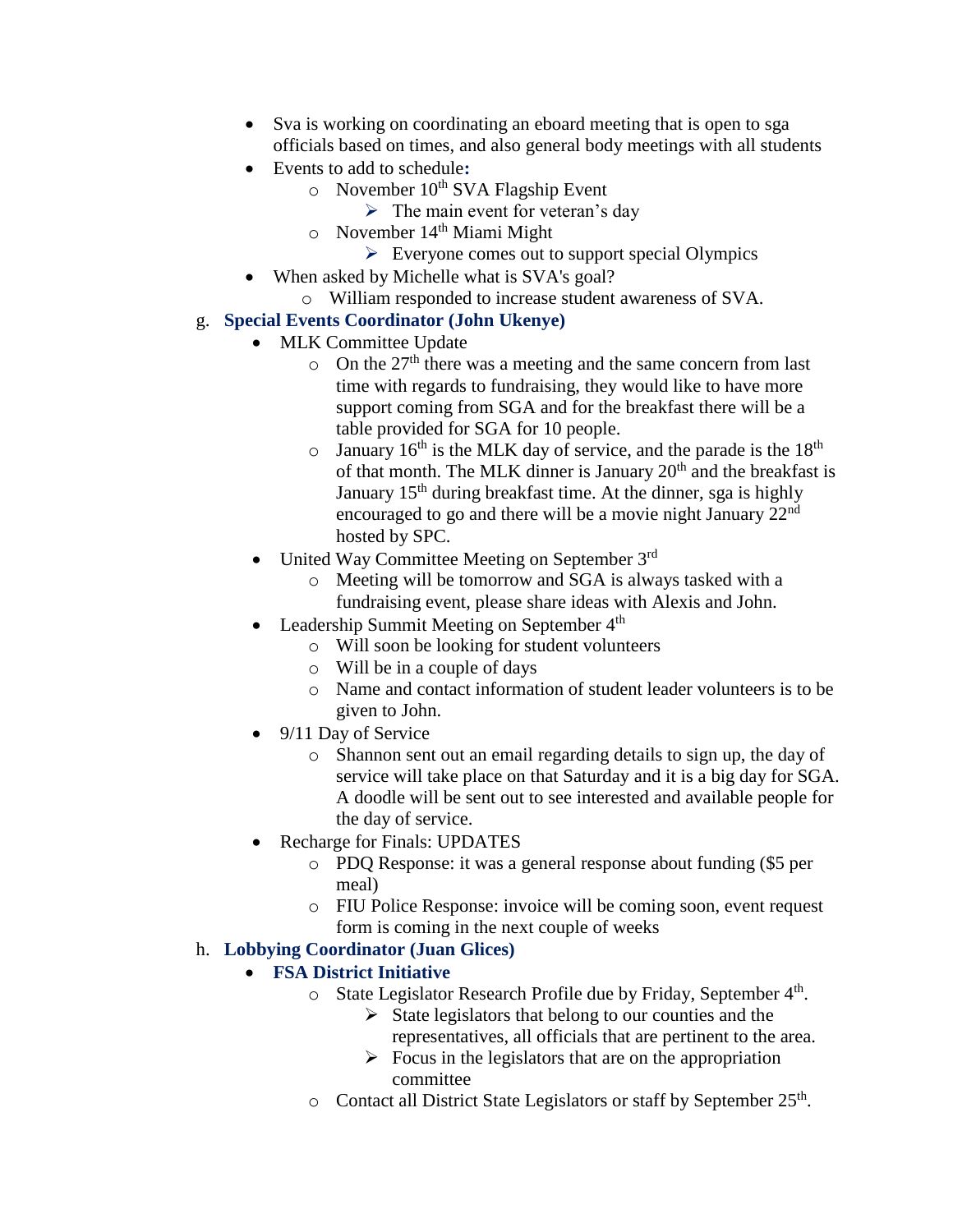- $\triangleright$  Contact them to be able to build relations
- $\circ$  September 25 27: FSA Polithon travel with Alexis to create Legislative Agenda.
	- $\triangleright$  Traveling to Tallahassee to create the legislative agenda which will be the core of the higher education initiative sponsored by FSA
- o Mid October: Coordinating FIU Higher Ed Roundtable/Forum.
	- $\triangleright$  Bring 2-5 state legislators for the forum for all students, working on the facilities and the details of the event
- o Working with FSA to be able to focus on the FSA initiative
	- $\triangleright$  November will be focusing on going to Tallahassee for other forums
	- $\triangleright$  October and November will be for in district visits and on campus visits for representatives and other officials to meet with the SGA officials.
	- $\triangleright$  Will be meeting with Leo, Alexis, and Devondra for other events and opportunities.
	- $\triangleright$  More information needs to be given to students about the board of governors and roundtable forums.

#### i. **Governmental Affairs Coordinator (Devondra Shaw)**

- It's on Us Campaign
	- o Use program named Haven to gauge student's awareness of such issues such as sexual assault, domestic violence, consent, etc.
		- $\triangleright$  Currently, only targeting freshmen and student organizations that chose to have their students participate in this course
		- $\triangleright$  Discussed either making it mandatory for all students or speaking to council and club presidents about making it a requirement for members of their organization
		- $\triangleright$  SGA, BSU, CSO, SPC- providing incentive points to members of student organizations for completing this survey
		- $\triangleright$  This program can also be accessed through the FIU website: https://pantherscare.fiu.edu/sexual-assaultprevention/
	- o How to market the campaign to students?
		- $\triangleright$  Mini-series: have student organizations that want to be a part of this project create a video on topics highlighted by the Haven program and release one a month to keep the issue current
		- $\triangleright$  Student Competition: organizations on campus participated in a competition where they would make a video about a certain topic and the winners would have their video played at the athletic events and win other incentives
		- Hashtag Competition: Every week students would upload a short video to social media via (Instagram, facebook, or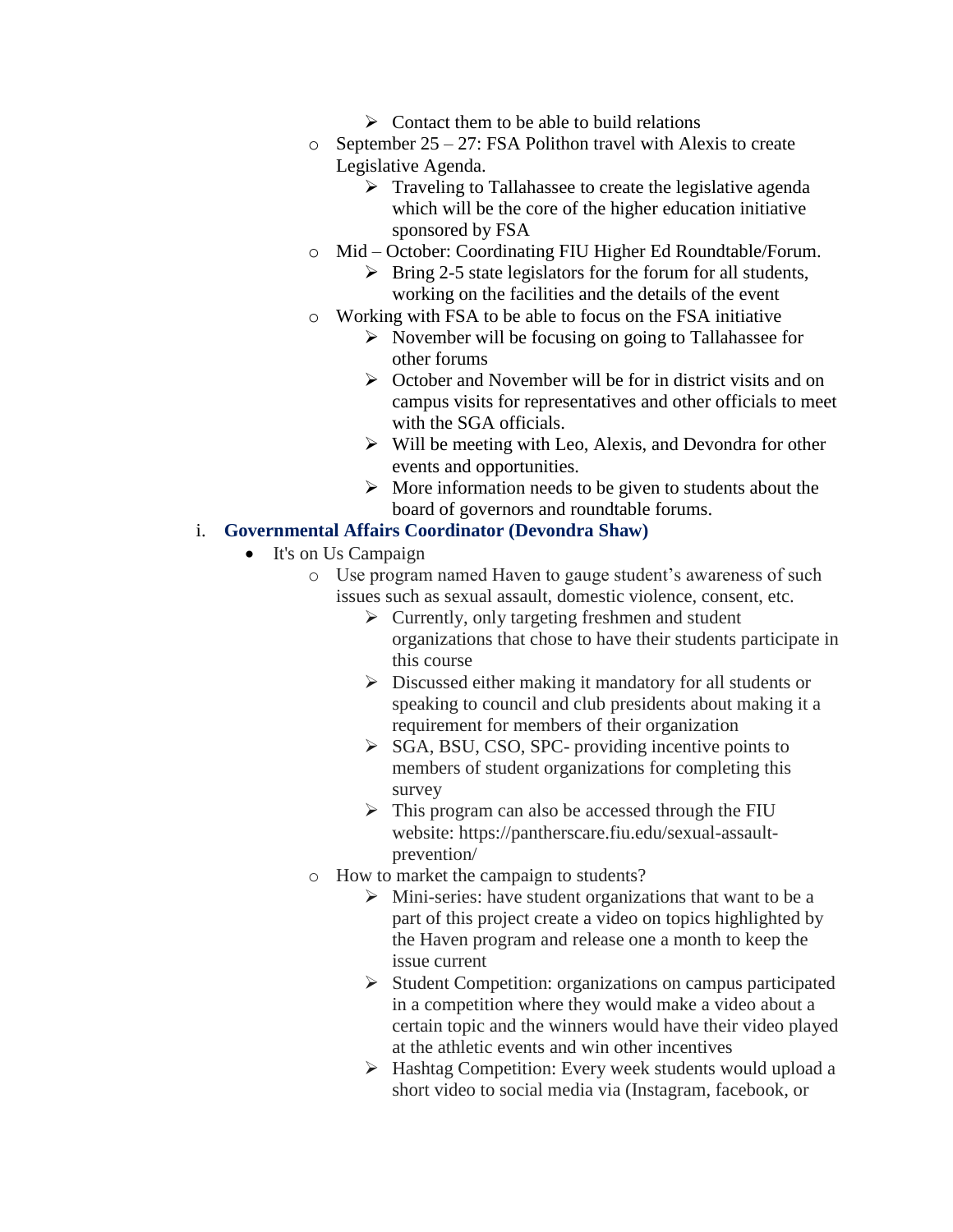twitter) on a topic set by the committee using the hashtag #FIUitsonUS and whatever the topic is that week, for example, #whatisconsent, winners will be announced weekly and they would win a prize

- The hashtag idea is the most popular and will act as a soft launch for the Its on Us Campaign
- They would like very much for SGA to promote the event, especially during the days of service in addition to attending some red zone events, like the Men's Health Expo during the 1<sup>st</sup> week of November and The Hunting Ground
	- o Also, could we possibly collaborate with people already hosting a Red Zone event, or plan our own?
- When will this be launched?
	- $\triangleright$  During Red Zone week, September 8<sup>th</sup> is our soft launch but the kickoff event has yet to be determined
- Speakers have yet to be determined because we're still in the process of determining which student groups we want to target which will determine the aforementioned question

# j. **Intern Coordinator (Jorgini Navarro)**

- Intern Applications will close September 11, 2015
- Info Sessions start this week
	- $\circ$  September 2<sup>nd</sup> from 1:30 2:30
	- $\circ$  September 3<sup>rd</sup> from 2 3
	- $\circ$  September 10<sup>th</sup> from 12 1
- Tabling at watch party on September  $3<sup>rd</sup>$
- $\bullet$  On September 29<sup>th</sup> you are welcome to come and speak to the interns about your positions
	- o Second intern meeting and it is open to other officials, the meeting will take place in GC 314 Tuesdays 3:30- 5.

## k. **Elections Commissioner (Luis Callejas)**

- Creating awareness towards the election process and SGA as a whole
- Contacted person most fit to be Deputy Elections Commissioner (Ana Correa) and will get a response from this person soon.
	- o Will contact Gaby upon Senate confirmation.
	- o Meeting next week to work out expectations and a possible senate confirmation September 14.
- Meeting with Shannon at some point this week to review Elections Calendar and bug fixes on the Election web portal
	- o Mock election with housing students to be able to solve the problem come the actual election. Nov 2-6: survey to see the issues with the ballot
- Looking into flyers and changing logos for the elections and also work on the calendar and put up in the SGA websie

## VI. **Chief of Staff Report –** *Gabriela Millan*

• Scheduling One-On-One's next week. Please be prepared with an event